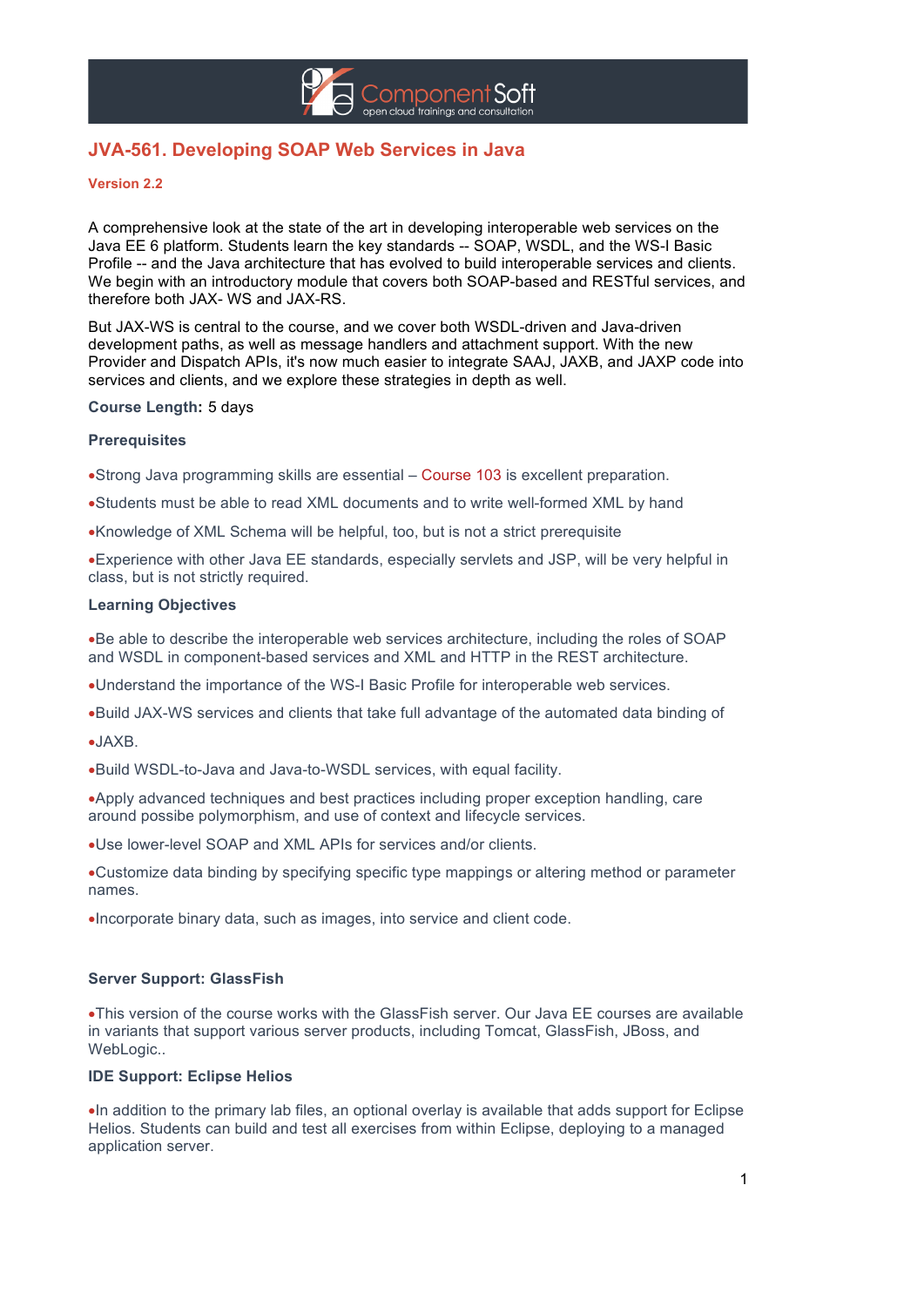## **Course Outline**

### **Chapter 1. Overview of Web Services**

- •Why Web Services?
- •Service-Oriented Architecture
- •HTTP and XML
- •SOAP
- •WSDL
- •The SOAP Vision
- •The REST Vision
- •UDDI
- •The WS-I Basic Profile
- •Security

### **Chapter 2. Web Services for Java EE**

- •Hosting Web Services: Scenarios
- •Web Services for Java EE
- •JAX-WS and JAXB
- •Web-Services Metadata
- •WSDL-to-Java and Java-to-WSDL Paths
- •Provider and Dispatch APIs
- •SAAJ and JAXP
- •JAX-RS for RESTful Services
- •JAXR

## **Chapter 3. The Java API for XML Binding**

- •The Need for Data Binding
- •XML Schema
- •Two Paths
- •JAXB Compilation
- •Mapping Schema Types to Java
- •Java-to-XML Mapping Using Annotations
- •Marshaling and Unmarshaling
- •Working with JAXB Object Models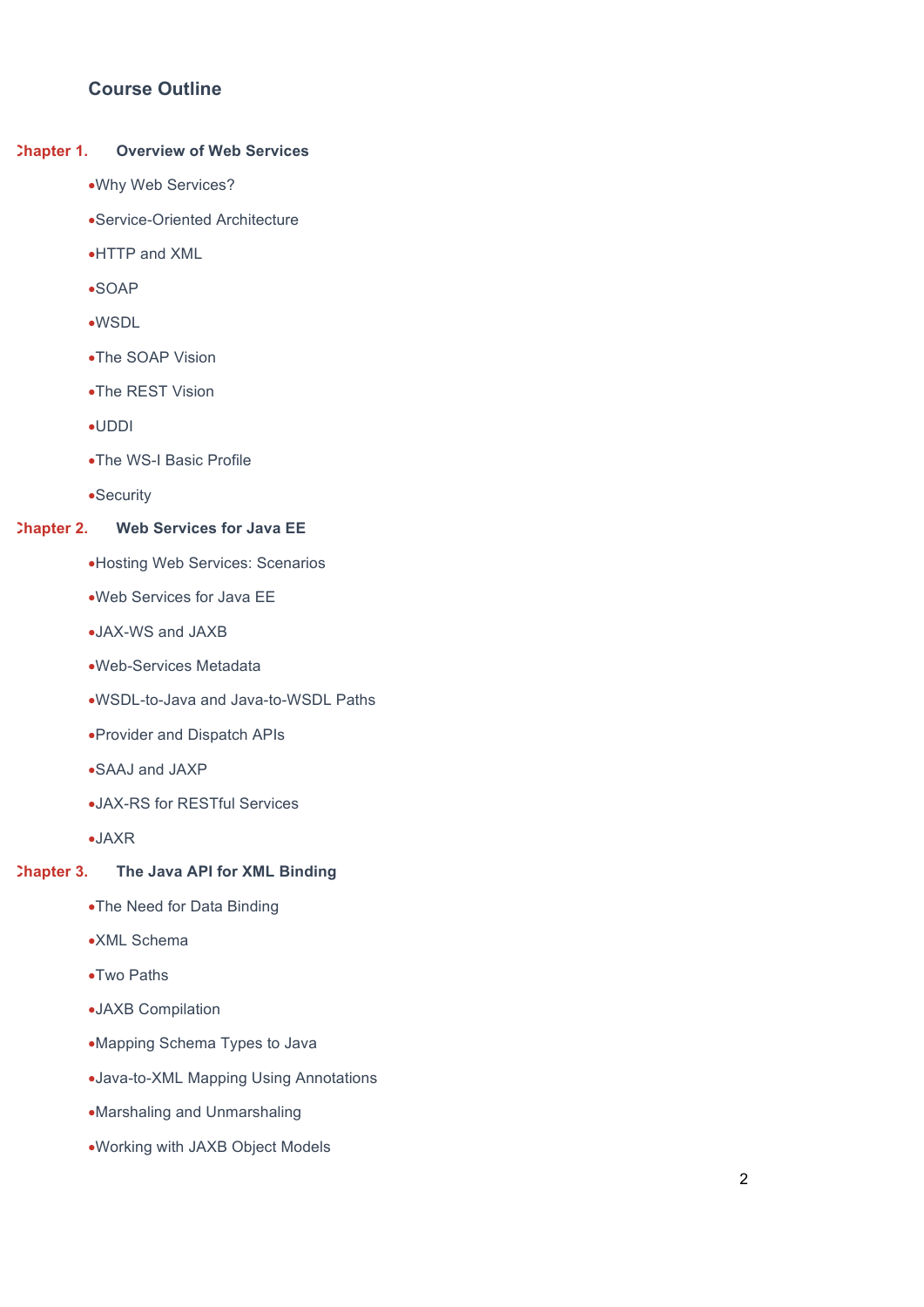### **Chapter 4. The Simple Object Access Protocol**

- •Messaging Model
- •Namespaces
- •SOAP over HTTP
- •The SOAP Envelope
- •The Message Header
- •The Message Body
- •SOAP Faults
- •Attachments

### **Chapter 5. Web Services Description Language**

- •Web Services as Component-Based Software
- •The Need for an IDL
- •Web Services Description Language
- •WSDL Information Model
- •The Abstract Model -- Service Semantics
- •Message Description
- •Messaging Styles
- •The Concrete Model -- Ports, Services, Locations
- •Extending WSDL -- Bindings
- •Service Description

## **Chapter 6. The Java API for XML-Based Web Services**

- •Two Paths
- •How It Works: Build Time and Runtime
- •The Service Endpoint Interface
- •Working from WSDL
- •Working from Java
- •RPC and Document Styles
- •One-Way Messaging
- •Binary Protocols

## **Chapter 7. WSDL-to-Java Development**

- •The @WebService Annotation
- •Generated Code
- •Scope of Code Generation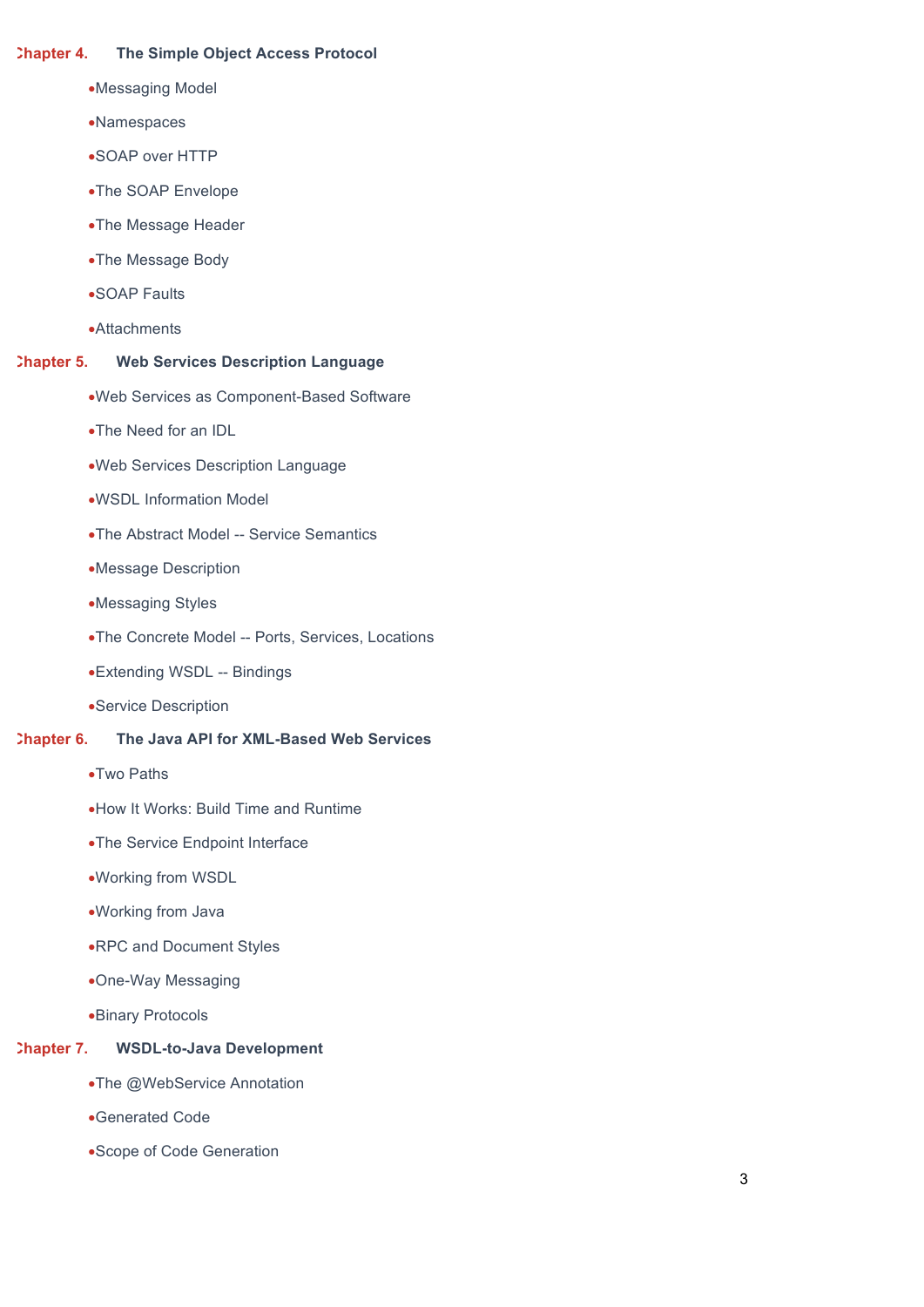- •Parameter Order
- •More JAXB: Mapping Collections
- •More JAXB: Mapping Enumerations
- •Applying JAXB Customizations

#### **Chapter 8. Client-Side Development**

- •Stubs and Proxies
- •Generated Code
- •Locating a Service
- •Invoking a Service
- •The @WebServiceRef Annotation

#### **Chapter 9. Java-to-WSDL Development**

- •Generating the WSDL and Schema
- •The @WebMethod, @XmlParam, and Related Annotations
- •More JAXB: Mapping Inheritance
- •Controlling the XML Model
- •Controlling the WSDL Description
- •JAXB Customizations with @XmlJavaTypeAdapter

### **Chapter 10. Exception Handling**

- •SOAP Faults vs. Java Exceptions
- •Mapping Faults from WSDL
- •Mapping Exceptions from Java
- •JAX-WS Exception API and Handling
- •Client Exception Handling

## **Chapter 11. JAX-WS Best Practices**

- •Which Way to Go?
- •Interoperability Impact
- •Portability Impact
- •Polymorphism in WebServices
- •Web Services as Java EE Components
- •Lifecycle Annotations
- •Context Interfaces

## **Chapter 12. Metadata**

•Abstract and Concrete Model Metadata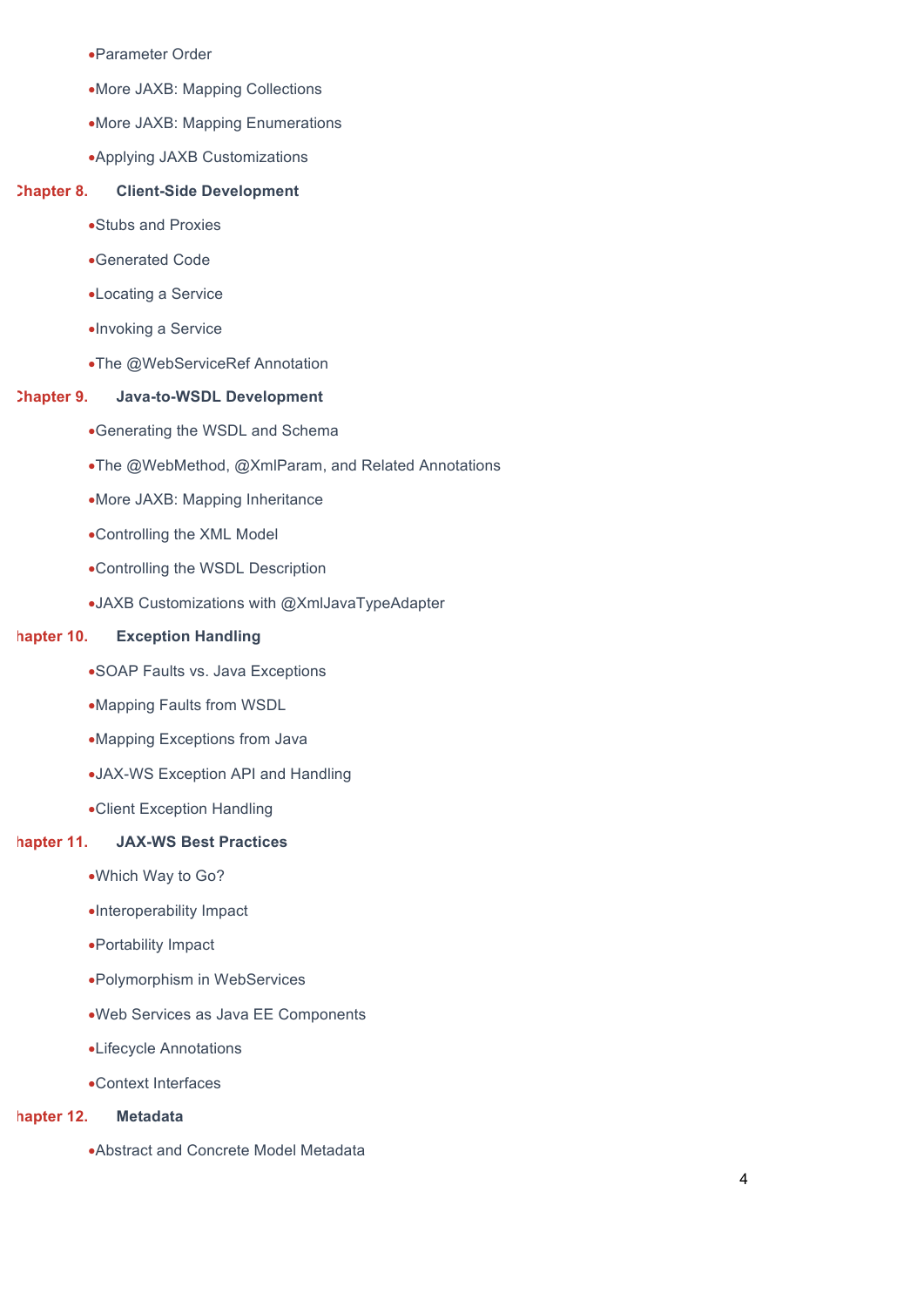- •Defaults
- •Annotations
- •webservices.xml and web.xml
- •Best Practices and Pitfalls

### **Chapter 13. Provider and Dispatch APIs**

- •Stepping Down
- •The @WebServiceProvider Annotation
- •The Provider<T> Interface
- •Implementing a Provider
- •The @ServiceMode Annotation
- •JAXB Without WSDL
- •Integrating JAXP
- •The Dispatch<T> Interface
- •Building Clients

## **Chapter 14. The SOAP with Attachments API for Java**

- •The SAAJ Object Model
- •Parsing a SOAP Message
- •Reading Message Content
- •Working with Namespaces
- •Creating a Message
- •Setting Message Content
- •Relationship to the DOM

### **Chapter 15. Message Handlers**

- •Handling SOAP Headers
- •Handlers and Handler Chains
- •Configuration by XML or Annotation
- •MessageContext and SOAPMessageContext
- •Processing Model and Patterns
- •Logical and Protocol Handlers
- •Client-Side Handlers

## **Chapter 16. Handling Binary Content**

- •The WS-I Attachments Profile
- •Using base64Binary